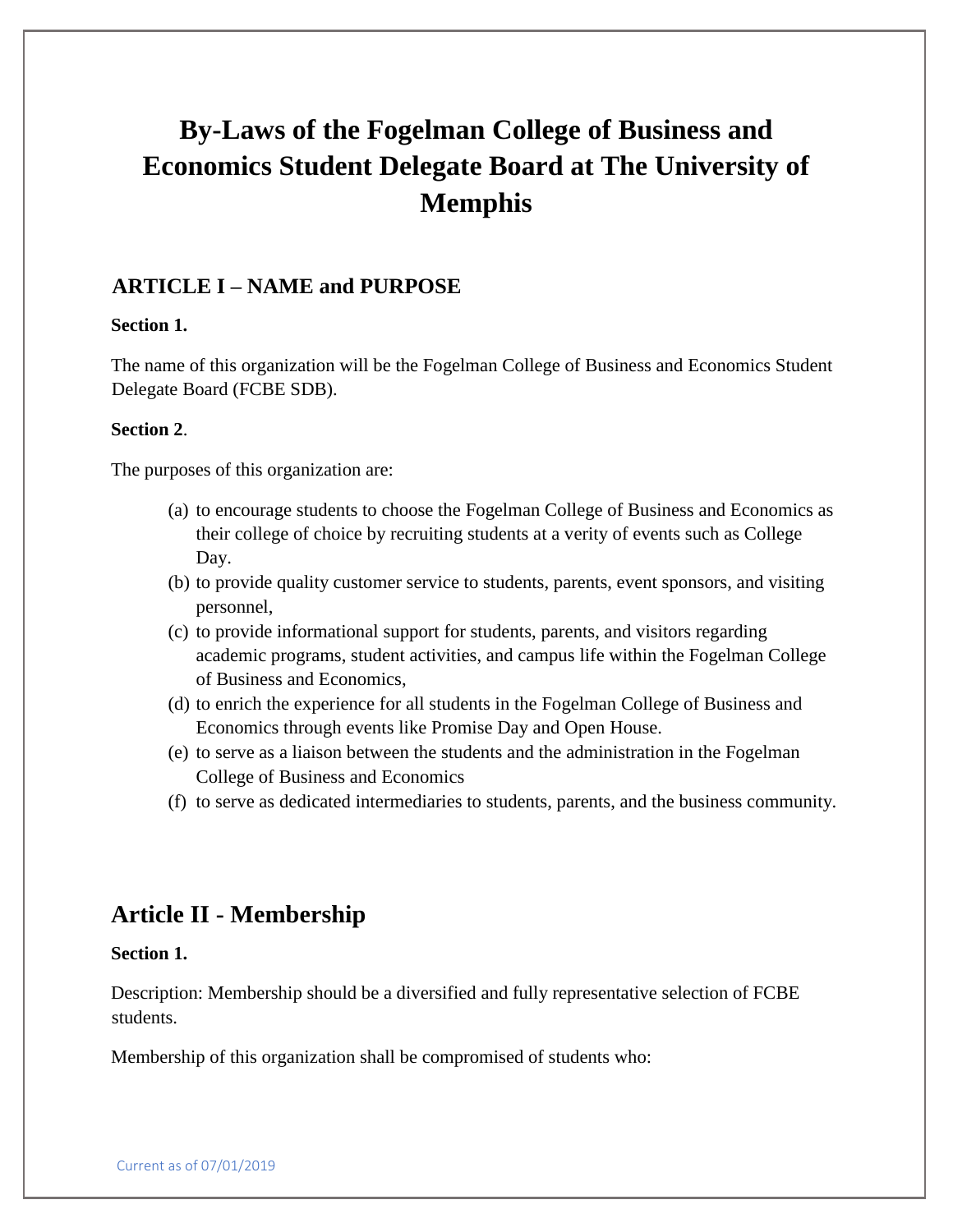- (a) have declared a business major,
- (b) must be in good academic standing,
- (c) must have a 2.75 GPA or above,
- (d) must be involved in Fogelman College of Business and Economics promise initiatives,
- (e) should be familiar with Fogelman College of Business and Economics student organizations.

#### **Section 2.**

(a) Selection of members of this organization shall be made without regard to race, gender, religion, sexual orientation, physical disabilities, nationality, or age.

(b) Membership is limited to undergraduate students in the Fogelman College of Business and Economics. Prospective members cannot be graduating seniors who cannot provide one full year of service to the Delegate Board.

#### **Section 3.**

Membership must be approved by a selection committee composed of

(a) Current delegate board members, in consultation with the organizational advisor

#### **Section 4.**

The process for applying for membership will consist of: completion of an application which includes a recommendation from a university facility/staff or from an active delegate member. Those selected as perspective members shall go through an interview process with the selection committee.

#### **Section 5.**

There shall be an open application process. Applications will be collected year-round, with new membership confirmed on an as needed basis.

### **Section 6.**

All members will be considered active. Members are expected to fulfill responsibilities of their association with the Delegate Board. These shall consist of participation in a suitable percentage of Delegate Board activities, as well as a suitable percentage of meetings. Decisions about discipline and dismissals shall be made in accordance with University policies. Members who cannot fulfill their obligations to the Delegate Board will be stripped of membership rights by the Executive Committee.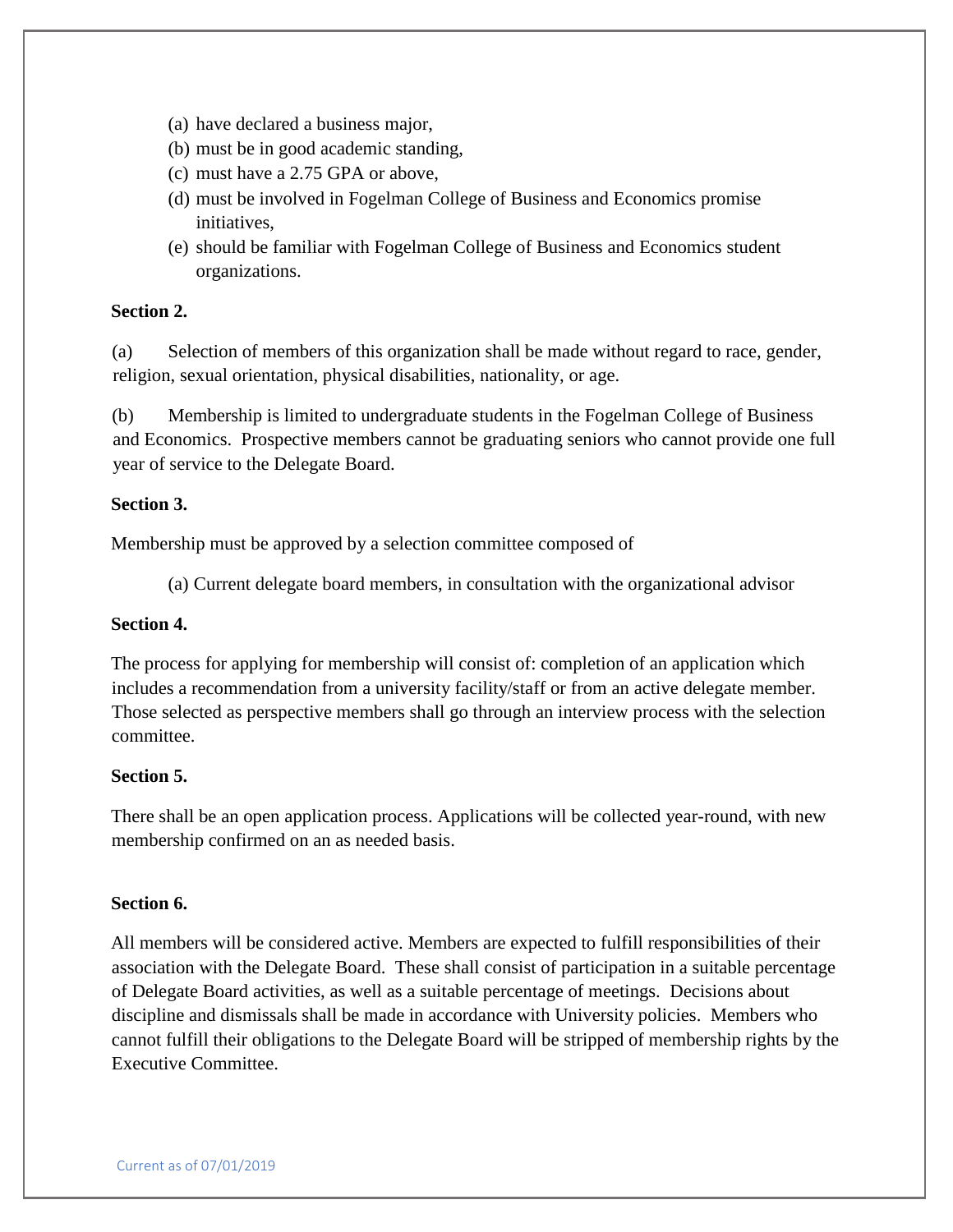# **Section 7.**

All active members shall have voting rights in the general selection of Executive Committee.

#### **Section 8.**

The organizational advisor is considered a non-voting member and will hold special advisory and information roles.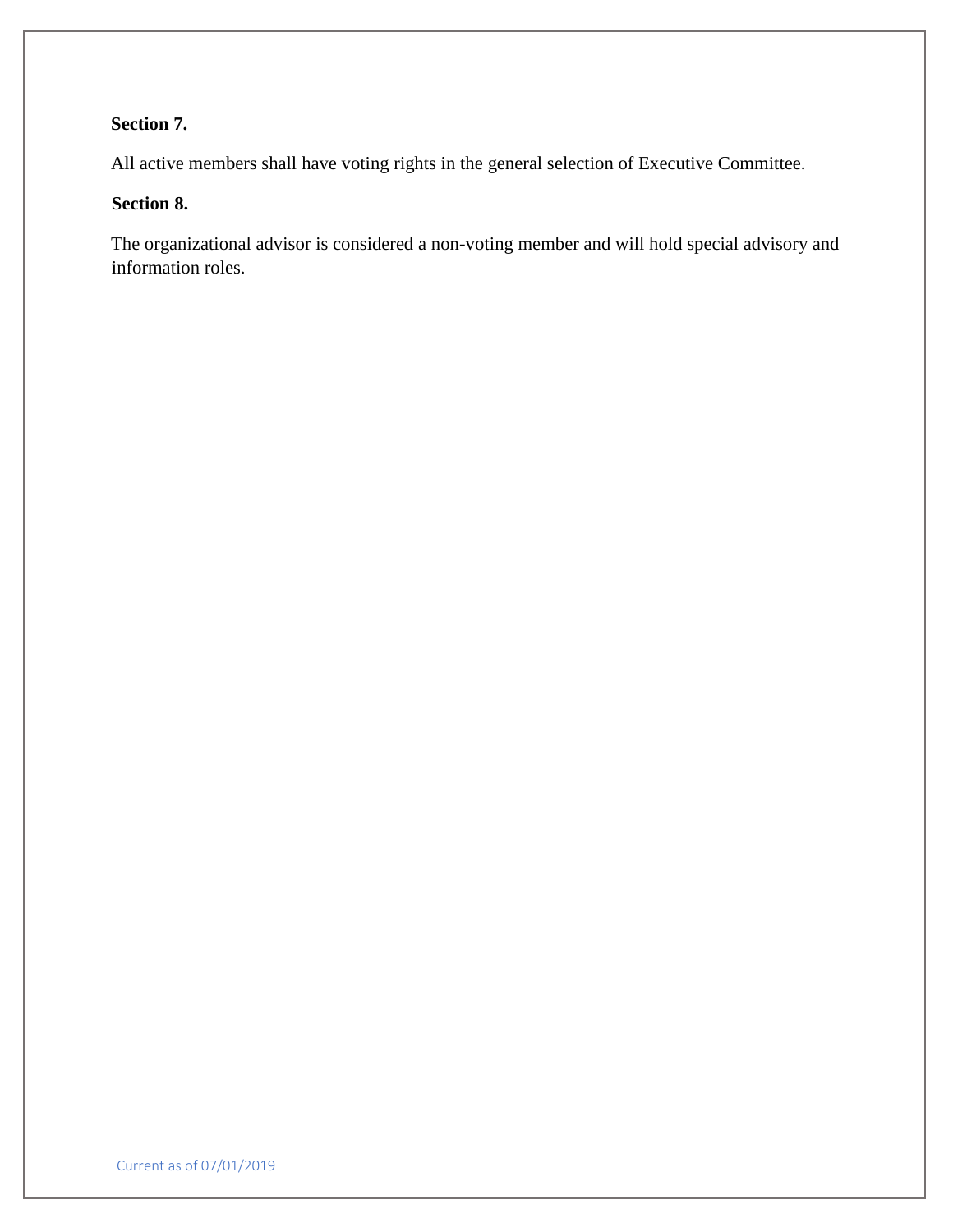# **Article III - Officers**

### **Section 1.**

All officers must be active members of the Delegate Board. There shall be a President, an Executive Vice President, a Vice President of Communication, and a Vice President of Finance. The officers shall be referred to as the Executive Committee. **The term of the officers is one academic year (fall to spring). After an officer has served one year they are eligible to run for re-election if their duties were fulfilled while in office.**

#### **Section 2.**

The positions within the Executive Committee shall be filled by a membership vote on an as needed basis. All active members are eligible for election to officer positions.

#### **Section 3.**

#### **Duties of Officers:**

**President:** Shall preside over all meetings of the Executive Committee and active membership, shall make any needed appointments to the Executive Committee in accordance with Article III, Section 4 of these bylaws, and shall also form ad hoc committees as needed.

**Executive Vice President:** Shall assume the office of president in the event the elected president is unable to preside and shall assist in the execution of the president's office.

**Vice President of Communication:** Shall record minutes from all committee and member meetings, shall be responsible for the coordination of and documentation of FCBE SDB member activities, shall correspond with the organizational advisor and shall document the actions of all committee rulings and activities.

**Vice President of Finance:** Shall be responsible for preparation and presentation of all relevant financial reports, shall have the duty of dispersing all external and internal financial transactions in the name of the FCBE SDB, shall return the balance of any funds not dispersed to the appropriate entity as determined by the executive committee in the event the FCBE SDB should cease to exist.

**Vice President of Membership:** Shall record all board members attendance and participation. Verify eligibility of current and prospective members. Manage the promotion and expansion of the FCBE SDB.

**Section 4**.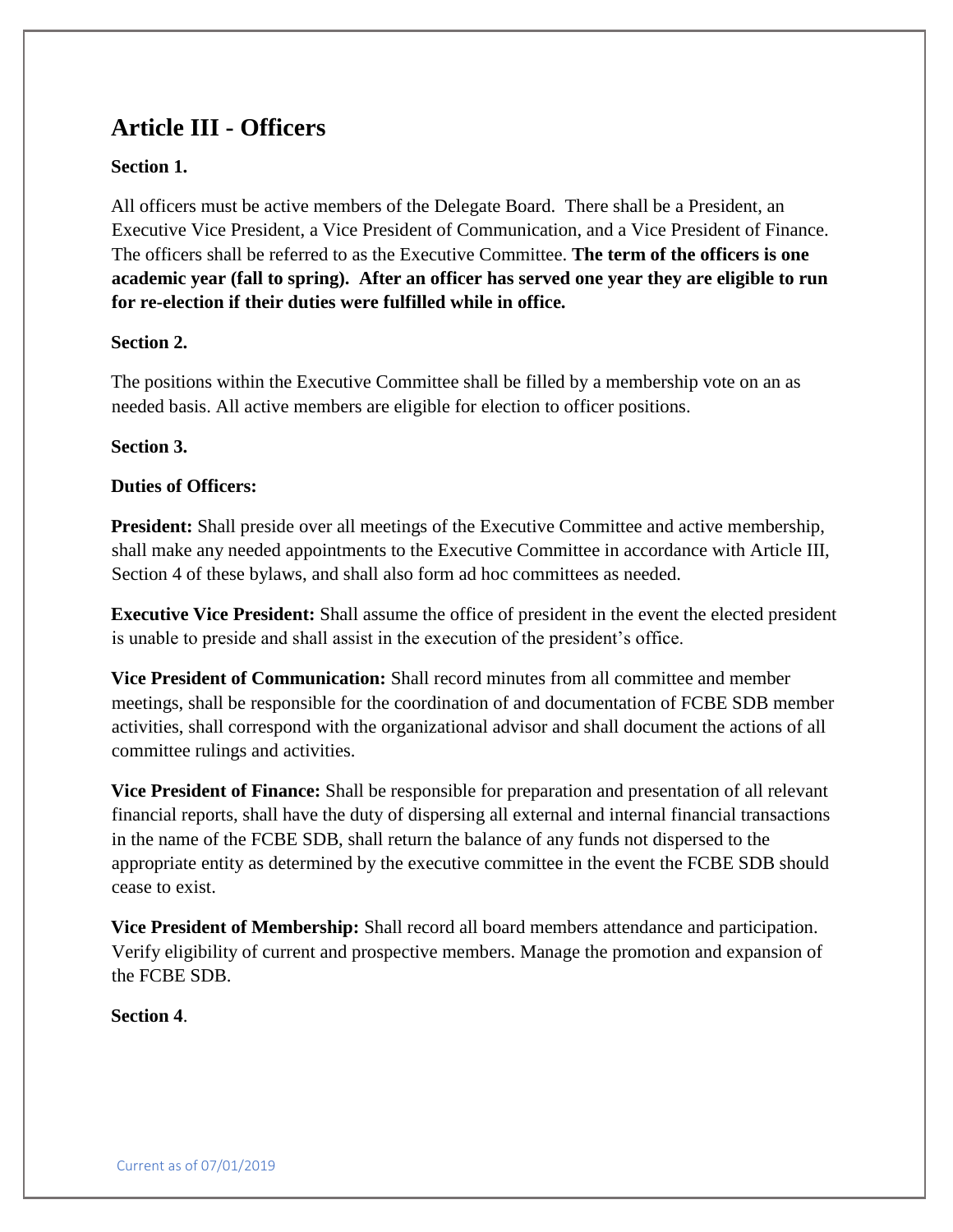If the office of the President shall become vacant, it shall be filled by the Executive Vice President. If the office of the Executive Vice President should become vacant, it shall be filled by appointment by the President, with the approval of two-thirds (2/3) of membership present.

# **Article IV - Finances**

## **Section 1.**

There shall be no yearly dues for membership.

### **Section 2.**

There shall be a budget submitted by the Vice President of Finance and approved by the executive committee on an annual basis.

### **Section 3.**

All financial contributions to this organization shall be expended for the purposes of the FCBE SDB. All funds shall be deposited to a business account bearing the name of the organization, with the Vice President of Finance and one more executive committee member.

#### **Section 4.**

In the event that the FCBE Student Delegate Board should dissolve, all funds belonging to the FCBE Student delegate board will be put toward scholarships for the Fogelman College of

Business and Economics. **Article V - Meetings**

### **Section 1.**

The organization shall have at least one regular meeting a month during the school year on days that the majority of the Delegates have agreed upon and in accordance to school policy and regulation. The nature of these meetings consists of discussing events that the board wants to hold in the college. Participation in events. Community involvement to support the Fogelman College of Business vision and values. Meet with the Dean of the college on occasion and inform him of the events we have planned.

### **Section 2.**

The President, organizational advisor, or any other executive committee member may call a special meeting at any time of the school year.

# **Article VI - Amendments**

**Section 1.**